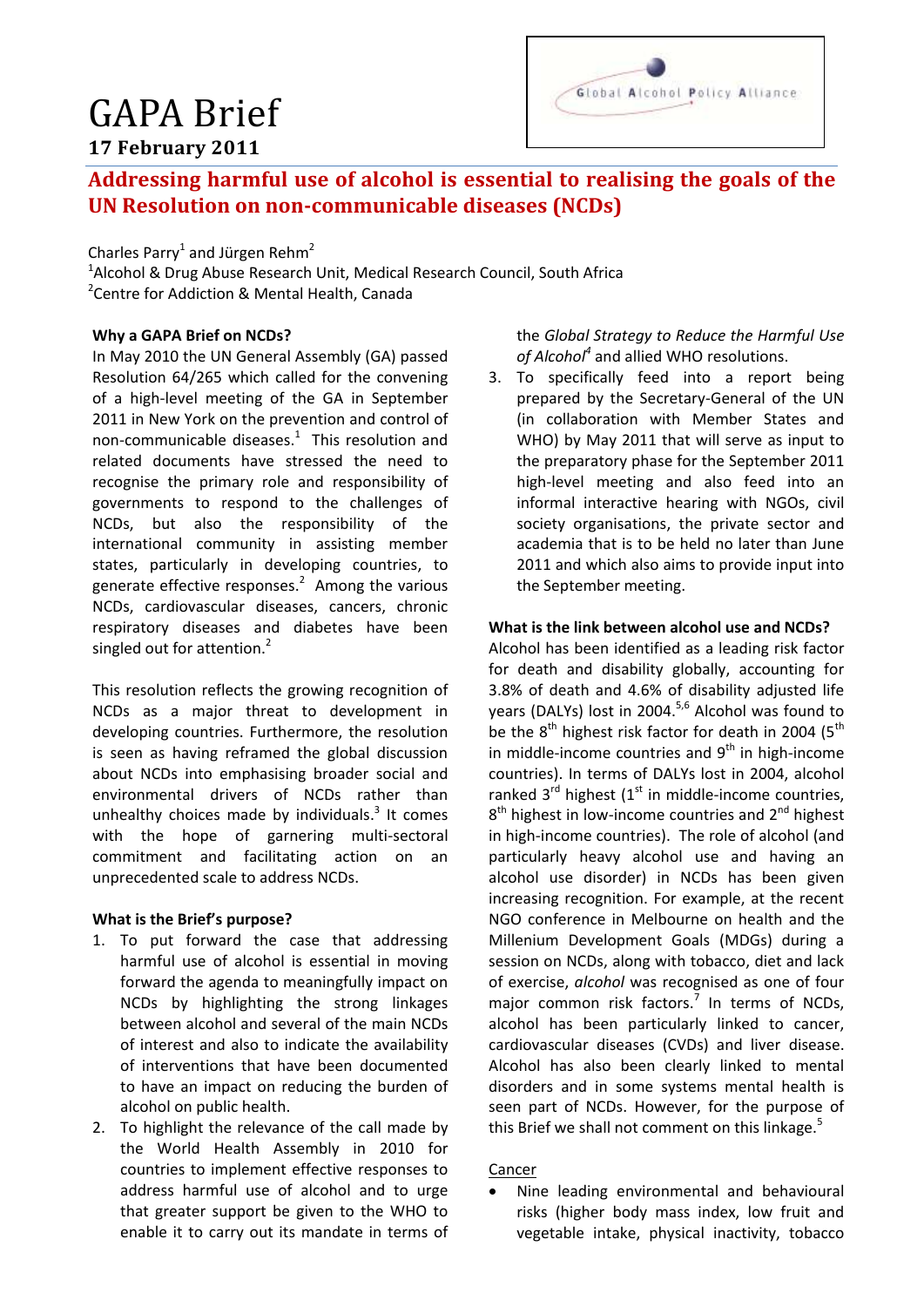use, *alcohol use*, and unsafe sex, urban and indoor air pollution, and unsafe health-care injections) have been estimated to be jointly responsible for 35% of cancer deaths.<sup>6</sup>

- In 2007 the International Agency for Research on Cancer asserted that there was sufficient evidence for a causal link between alcohol and cancer of the oral cavity, pharynx, larynx, oesophagus, liver, colon, rectum, and female breast. 8 All these cancers showed evidence of a dose-response relationship, that is, the risk of cancer increased steadily with greater volumes of drinking.<sup>9</sup>
- The strength of this relationship varies for different cancers. For example, with regard to female breast cancer, each additional 10 g of pure alcohol per day (roughly one standard drink\* ) is associated with an increase of 7% in the relative risk (RR) of breast cancer whereas regular consumption of approximately 50 g of pure alcohol increases the relative risk of colorectal cancer by between 10% and 20%, indicating that the association is stronger for female breast cancer. <sup>9</sup> The relationship of average consumption to larynx, pharynx and oesophagus cancer on the other hand would be markedly higher than the relationship to both breast and colorectal cancer (about about a 100% to 200% increase for an average consumption of 50 g pure alcohol per day). $8$
- Among the causal mechanisms that have been indicated for some cancers is the toxic effect of acetaldehyde which is a metabolite of alcohol.<sup>9</sup>
- Of all alcohol-attributable deaths in 2004, about 20% come from cancer, 19% for males and 25% for females. When considering both the burden from death and disability, cancer is estimated to comprise approximately 9% of all alcohol-attributable DALYs lost, 8% for males and 14% for females. 5

# Cardiovascular diseases (CVDs)

1

 Eight risk factors (*alcohol use*, tobacco use, high blood pressure, high body mass index, high cholesterol, high blood glucose, low fruit and vegetable intake, and physical inactivity) jointly account for 61% of loss of healthy life years from CVDs and 61% of cardiovascular deaths. These same risk factors together

account for over three quarters of deaths from ischaemic and hypertensive heart disease.<sup>6</sup>

- Chronic, heavy alcohol use has been associated with adverse cardiac outcomes including ischaemic heart disease (IHD), dilated cardiomyopathy, cardiac dysrythmias, and haemorrhagic strokes. <sup>10</sup> The detrimental effects of heavy drinking occasions on IHD are consistent with the physiological mechanisms of increased clotting and a reduced threshold for ventricular fibrillation which occur following heavy drinking.<sup>9</sup>
- Alcohol has been identified as the cause of 30% to 60% of cases of patients with newonset atrial fibrillation, with several causal mechanisms being put forward to explain this association, including increased intra-atrial conduction time, impairment of vagal tone, hyperadrenergic activity during drinking and withdrawal, and direct alcohol cardiotoxicity.<sup>8</sup> Studies vary considerably in terms of the amount of alcohol needing to be consumed and the onset of cardiac dysrhyhmias, ranging from approximately 2 to 5 drinks per day.<sup>9</sup>
- Of all alcohol-attributable deaths in 2004, about 22% come from CVDs, 23% for males and 18% for females. CVDs are estimated to comprise approximately 9% of all alcoholattributable DALYs lost, 10% for males and 8% for females. 5 These estimates do not take into account any beneficial effects of alcohol on CVDs. However, it has been estimated that the detrimental effects of alcohol in terms of CVDs outweigh the beneficial effects by a factor of 2.4 (for deaths) and 3.5 (for DALYs), and these benefits typically only occur with low to moderate alcohol consumption (less than 20 g per day) and then only for selected cardiovascular outcomes (e.g. ischaemic heart disease and strokes).<sup>5</sup>

# Alcoholic liver disease (ALD)

- Alcohol is associated with various kinds of liver disease, with fatty liver, alcoholic hepatitis and cirrhosis being the most common. The likelihood of developing ALD is a function of both the duration and the amount of heavy drinking.<sup>11</sup>
- For men drinking 30 g of absolute alcohol per day is associated with a RR of 2.8 of dying from liver cirrhosis (7.7 for females). Regarding morbidity, the RRs for males and females for drinking the same amount of alcohol per day were 0.7 and 2.4. For men drinking 54 g of

<sup>\*</sup> In the UK 1 standard drink is 7.9 g of ethanol, in Australia it is 10 g, in South Africa 12 g and in the USA 14g. 12 g is probably the most common mass for 1 standard drink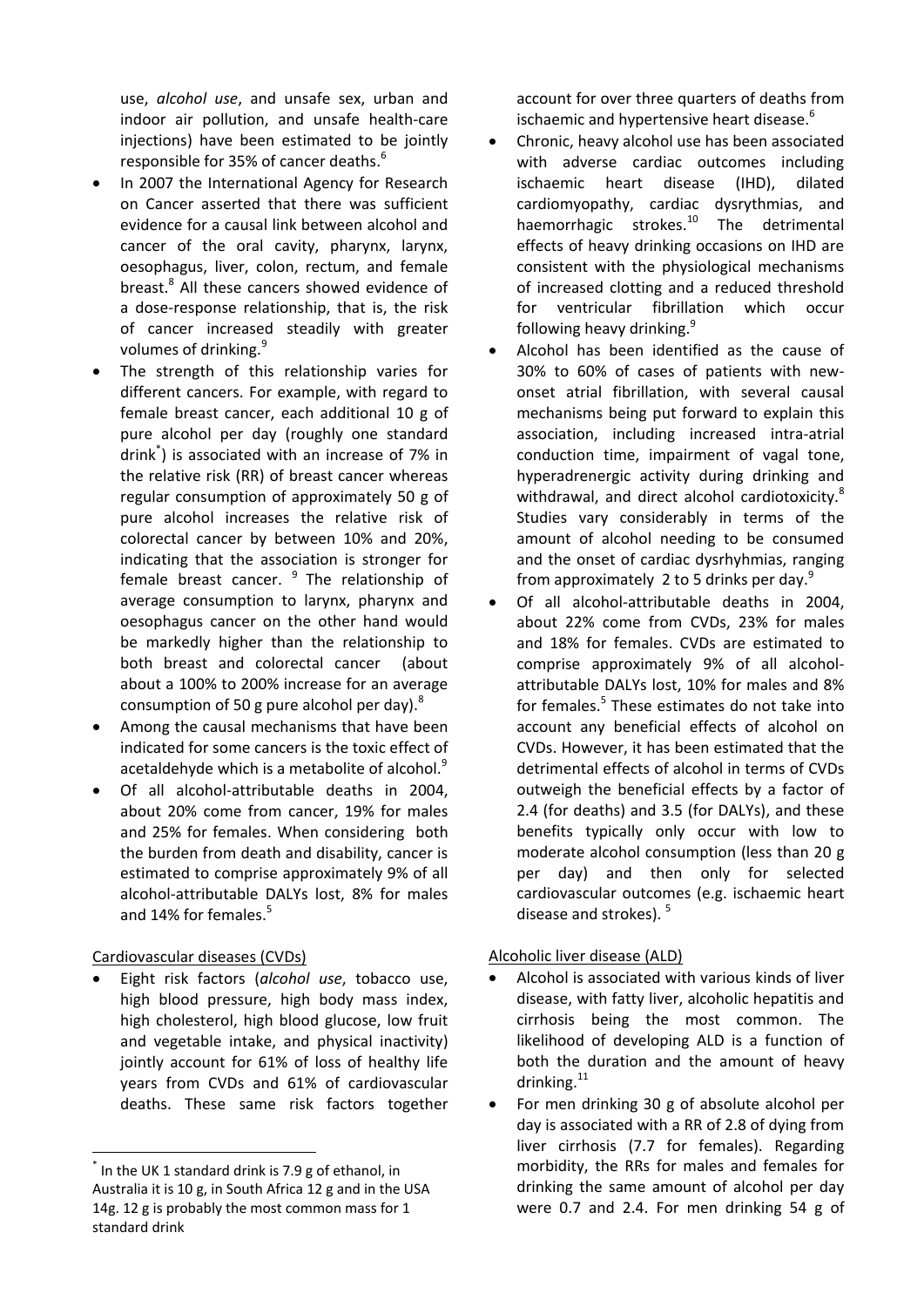alcohol per day was associated with a relative risk of 2.3 for acquiring liver cirrhosis. For both morbidity and mortality, the RR increases with the volume consumed per day. $^{12}$ 

- Various mechanisms have been put forward for how alcohol is associated with liver disease, such as the view that the breakdown of alcohol in the liver leads to the generation of free radicals and acetaldehyde which individually damage liver cells.<sup>13,14</sup>
- Of all alcohol-attributable deaths in 2004 about 15% come from liver cirrhosis, 15% for males and 17% for females. ALDs are estimated to comprise approximately 10% of all alcohol-attributable DALYs lost, 9% for males and 13% for females. Alcohol appears to have a greater impact on cirrhosis mortality as compared to cirrhosis morbidity due to the fact that heavy drinking has detrimental effects on the immune system.<sup>5</sup>

## Other disease

For pancreatitis a threshold of about 48 g pure alcohol per day has been found, again with increased volume of alcohol consumed per day being associated with increased risk.<sup>15</sup> With regards to diabetes the situation is more complicated. A recent meta-analysis confirmed that there is a U-shaped relationship between the average amount of alcohol consumed per day and the risk of type 2 diabetes.<sup>16</sup> There appears to be a protective effect of moderate consumption of alcohol, particularly among women. Further research appears to be needed to make stronger claims about the negative effects of higher levels of consumption of alcohol and the incidence of diabetes and to allow for greater generalisability of the findings to broader populations globally.

## **What response is required?**

 As part of national efforts to address NCDs countries need to give priority to implementing the *Global Strategy to Reduce the Harmful Use of Alcohol* approved by the WHA in Geneva in May 2010.<sup>4</sup> Particular attention should be given to implementing evidenced-based strategies that have the potential to reduce the occurrence of heavy drinking episodes and the prevalence of alcohol use disorders that impact on NCDs. Such strategies are likely to include regulating the availability, price and marketing of alcohol and improving the capacity of health services to support initiatives to screen for risk and conduct brief interventions for hazardous and harmful drinking at primary health care and other settings.<sup>17,18,19</sup>

- While there is less evidence to support the efficacy of health education on its own, it nonetheless does seem appropriate that alcohol consumers should be made aware of the risk associated with different levels of drinking and NCDs. Consumers should, for example, be informed that stopping or reducing alcohol consumption will reduce cancer risks, albeit slowly over time.<sup>7</sup>
- Countries must be urged to collect better information on levels of alcohol exposure, e.g. recorded adult (15 years+) per capita consumption in litres of pure alcohol and heavy episodic drinking among adults (15+ years) and alcohol-related harm associated with NCDs (e.g. age-standardized death rates for liver cirrhosis per 100,000 population). $^{20}$
- At a global level support should be given to the WHO to enable it to carry out its mandate in terms of the *Global Strategy to Reduce Harmful Use of Alcohol* and allied WHO resolutions, in particular with regard to providing technical assistance to low- and middle-income countries to develop and implement policies to reduce the burden of alcohol-related problems; seeing that public health interests regarding alcohol issues are taken into account in global trade agreements, the settlement of trade disputes, and decisions by international development agencies; and ensuring that transnational marketing or major international event marketing does not act against national policies with regard to alcohol advertising and promotion. This needs to come in the form of political support for action and concrete resources to enable WHO to carry out its mandate.
- Opposition from vested interest groups such as the alcohol-beverage industry and associated sectors (e.g. the advertising industry) that benefit from the status quo must be anticipated and countered.<sup>3,7</sup> Addressing the social determinants of NCDs will also require understanding and combating the role of globalisation in promoting such diseases.<sup>21</sup>

# **Conclusion**

Addressing NCDs in countries at all levels of development is now seen as important in ensuring the achievement of MDGs. $^{21}$  The way forward is to take concerted and inclusive actions to address the